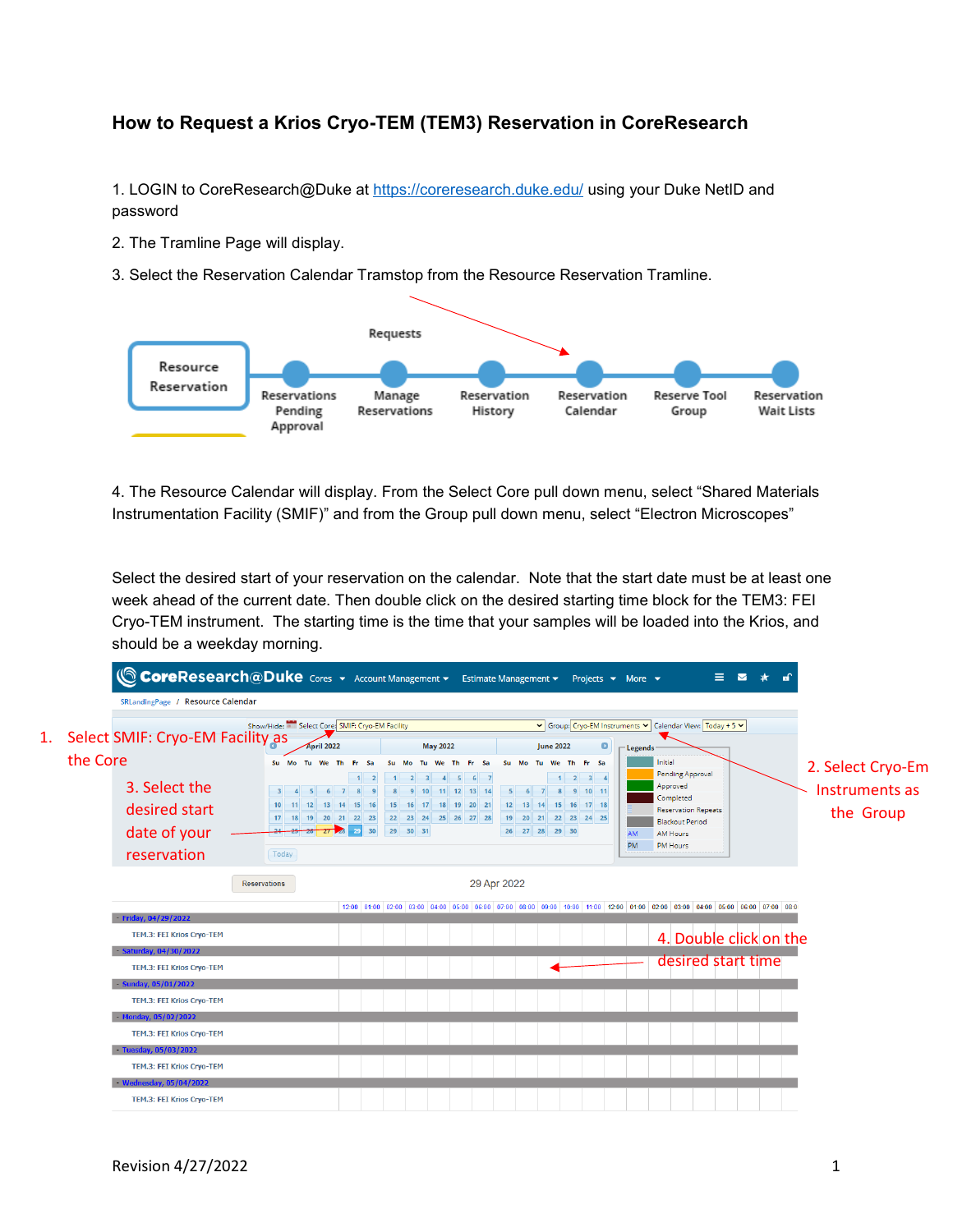5. The Resource Reservation Event window will display with the start date and time that you selected. You may modify the reservation start time further if needed. Select the Reservation End Date by clicking on the calendar icon next to this field, and select an estimated Reservation End Time from the pull-down menus in this field. Note that the Krios should be reserved in 24 hour time slots, with a minimum reservation time of 24 hours (1 day) and a maximum reservation time of 72 hours (3 days). Contact SMIF for special requests of shorter or longer reservation times.

| Reservation<br><b>Billing Info</b> | Reservation $\overline{S}$ Save * $\overline{?}$ Check Availability $\overline{X}$ Close<br><b>Usage Log</b><br><b>Safety Assessment</b> |                                  |                                                                        |                               |
|------------------------------------|------------------------------------------------------------------------------------------------------------------------------------------|----------------------------------|------------------------------------------------------------------------|-------------------------------|
| Life Cycle                         |                                                                                                                                          |                                  |                                                                        |                               |
| Instrument                         | TEM3: FEI Krios Cryo-TEM                                                                                                                 |                                  |                                                                        |                               |
| <b>Reservation ID</b>              | (Auto)                                                                                                                                   | <b>Status</b>                    | Initial                                                                |                               |
| Core                               | Shared Materials Instrumentation Facility (SMIF)                                                                                         |                                  |                                                                        |                               |
| Private?                           | $\Box$                                                                                                                                   | Project ID*                      | 囨                                                                      |                               |
| <b>Project Name</b>                |                                                                                                                                          | <b>Reserved By Unique ID</b>     | 0299682                                                                |                               |
| <b>Reserved By Name</b>            | Mark D Walters (mwalters)                                                                                                                | Reserved For Unique ID * 0299682 | 区                                                                      |                               |
| <b>Reserved For Name</b>           | Mark D Walters (mwalters)                                                                                                                | <b>Reserved For Email</b>        |                                                                        |                               |
| <b>Reserved For Phone</b>          | +1 919 660 5486                                                                                                                          | <b>Reservation Start Date *</b>  | 鱛<br>04/22/2019                                                        | <b>Select the Reservation</b> |
| <b>Reservation Start Time</b>      | $9AM \times 00$<br>$\blacktriangledown$                                                                                                  | <b>Reservation End Date *</b>    | ■1<br>04/24/2019<br><b>End Date</b>                                    |                               |
| <b>Reservation End Time</b>        | $9AM \mid 00$<br>$\blacktriangledown$                                                                                                    | Select the estimated             |                                                                        |                               |
| <b>Activity</b>                    | $\boldsymbol{\mathrm{v}}$                                                                                                                | <b>Reservation End Time</b>      |                                                                        |                               |
| Location                           |                                                                                                                                          | Assistance required?             | ○ Yes ◎ No                                                             |                               |
| <b>Repeat required?</b>            | $\Box$                                                                                                                                   | <b>Repeat Type</b>               | $\boldsymbol{\mathrm{v}}$                                              |                               |
| <b>Repeat End Date</b>             |                                                                                                                                          | <b>Repeat Every</b>              | □ Sunday □ Monday □ Tuesday □ Wednesday □ Thursday □ Friday □ Saturday |                               |
| <b>Parent Request ID</b>           |                                                                                                                                          | ☑                                |                                                                        |                               |
| <b>Experiment Information</b>      |                                                                                                                                          |                                  |                                                                        |                               |

7. You must enter a Project ID (e.g. fund code or account number). Click on the arrow icon next to the box for Project ID.

|              | Click here to select a  |
|--------------|-------------------------|
| Project ID * | Project ID or fund code |
|              |                         |

8. Leave the "Search Project ID/Project Title" blank and click on the magnifying glass beside this field to display a list of all the project/fund codes that you have access to in the system. Select the desired fund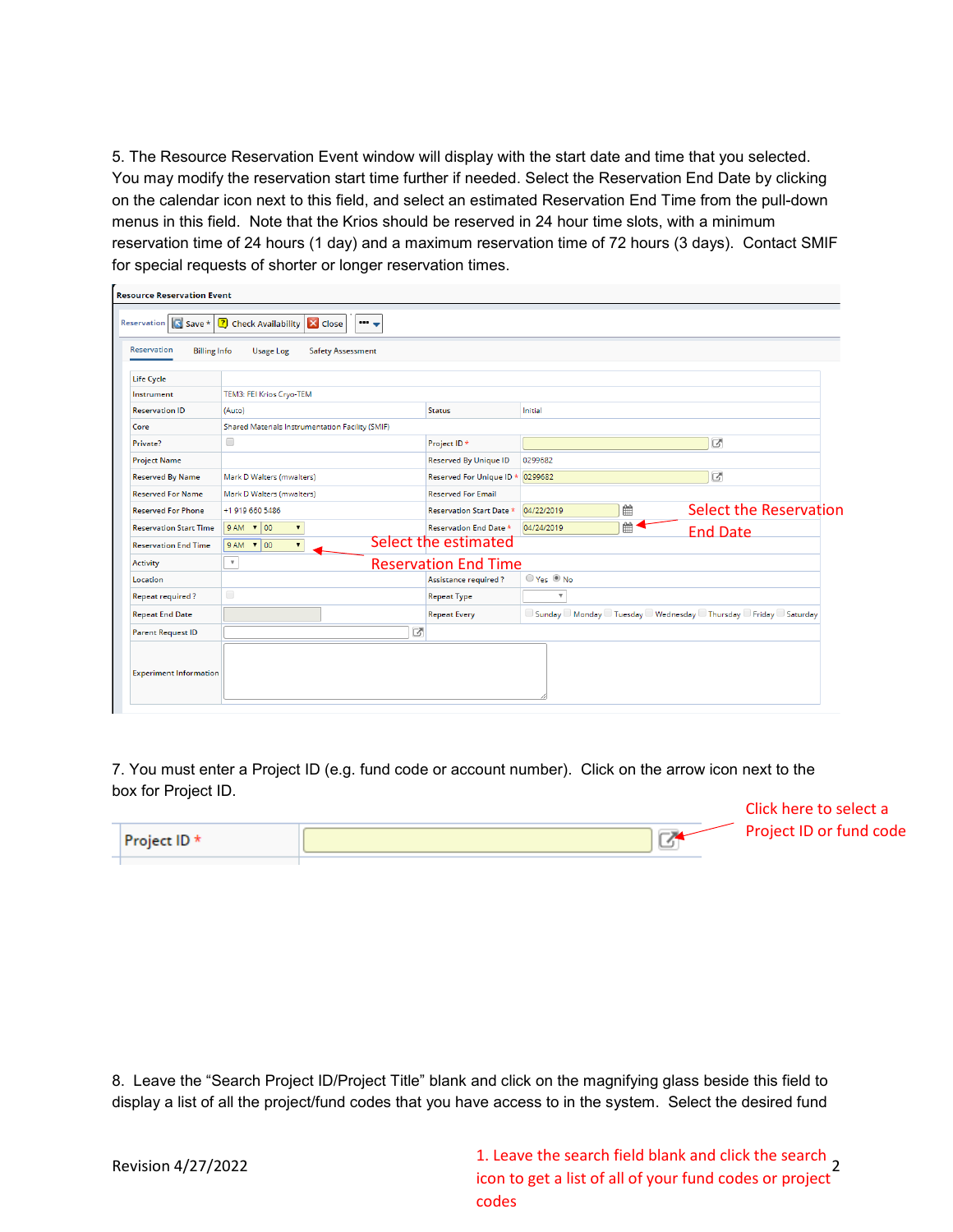code from the list by clicking in the circle next to the Project ID. Then click "Select & Return" at the top of the page.

|            |                  |                                              | Select Project & Return   C Cancel                 |                                         |                                 |                                 |
|------------|------------------|----------------------------------------------|----------------------------------------------------|-----------------------------------------|---------------------------------|---------------------------------|
|            |                  | Search Project ID/Project Title:             | Q<br>Q<br>▼<br>Search By Query                     |                                         |                                 |                                 |
|            |                  | $[1 \text{ selected}] 1 - 12 \text{ of } 12$ | Group By PI:<br>▼                                  |                                         |                                 |                                 |
| A          |                  | Project $\triangle$                          | Title                                              | <b>Principle Investigator</b>           | <b>Financial Manager 1</b>      | <b>Project</b><br><b>Status</b> |
| Ξ          |                  |                                              | PI: 0299682 - Mark D Walters( mwalters ) (12)      | 2. Select the desired fund/project code |                                 |                                 |
| $\bullet$  | <b>SAP4</b>      | PR-10358                                     | 3916762 ALSTADT-WALTERS                            | Mark D Walters( mwalters)               | Susan L Bonifield(<br>bonif001) | ٥                               |
| $\bigcirc$ | SAP <sup>2</sup> | PR-21236                                     | 0004570119 SMIF MINOR ACQUISITI                    | Mark D Walters( mwalters)               | Melissa Kerr(mak83)             | $\bullet$                       |
| $\bigcirc$ | SAP/             | PR-23172                                     | 0004514186_MATERIALS SCI INITIA                    | Mark D Walters( mwalters)               | Mark D Walters( mwalters        | Ο                               |
| $\circ$    | SAP <sup>7</sup> | PR-26776                                     | 0004510064_SHARED INSTRUMENTATI                    | Mark D Walters( mwalters)               | Mark D Walters( mwalters        | $\bullet$                       |
| $\bigcirc$ | SAP/             | PR-26827                                     | 0004510170_SMIF USER COSTS                         | Mark D Walters( mwalters)               | Mark D Walters( mwalters        | Ο                               |
| $\circ$    | SAP <sup>7</sup> | PR-27720                                     | 3916941_INSTRUMENTATION AND RES DEV SUPPORT<br>FD. | Mark D Walters( mwalters)               | Melissa Kerr(mak83)             | о                               |
|            |                  |                                              | 3. Click "Select & Return" once the                |                                         |                                 |                                 |

appropriate fund code has been selected

## 9. **You must enter the following information in the "Experiment Information" box:**

- Project approval code (assigned by the review committee)
- Person who will load and run the sample: (SMIF or approved Super-User)
- Your cell phone number (so we can notify you if needed)
- Optional: Express queue instructions

| Save * 3 Check Availability $\times$ Close<br>$\cdots$                                            |                                 |                                                                        |
|---------------------------------------------------------------------------------------------------|---------------------------------|------------------------------------------------------------------------|
| <b>Billing Info</b><br><b>Safety Assessment</b><br><b>Usage Log</b>                               |                                 |                                                                        |
|                                                                                                   |                                 |                                                                        |
| TEM3: FEI Krios Cryo-TEM                                                                          |                                 |                                                                        |
| (Auto)                                                                                            | <b>Status</b>                   | Initial                                                                |
| Shared Materials Instrumentation Facility (SMIF)                                                  |                                 |                                                                        |
| 0                                                                                                 | Project ID *                    | で<br>PR-10358                                                          |
| 3916762 ALSTADT-WALTERS                                                                           | <b>Reserved By Unique ID</b>    | 0299682                                                                |
| Mark D Walters (mwalters)                                                                         | Reserved For Unique ID *        | ☞<br>0299682                                                           |
| Mark D Walters (mwalters)                                                                         | <b>Reserved For Email</b>       |                                                                        |
| +1 919 660 5486                                                                                   | <b>Reservation Start Date *</b> | 鱛<br>04/22/2019                                                        |
| $9AM$ $\sqrt{00}$<br>$\pmb{\mathrm{v}}$                                                           | <b>Reservation End Date *</b>   | 鱛<br>04/24/2019                                                        |
| $9AM \times 00$<br>$\blacktriangledown$                                                           |                                 |                                                                        |
| $\boldsymbol{\mathrm{v}}$                                                                         |                                 |                                                                        |
|                                                                                                   | Assistance required?            | O Yes ◎ No                                                             |
| $\Box$                                                                                            | <b>Repeat Type</b>              | $\boldsymbol{\mathrm{v}}$                                              |
|                                                                                                   | <b>Repeat Every</b>             | □ Sunday □ Monday □ Tuesday □ Wednesday □ Thursday □ Friday □ Saturday |
| ø                                                                                                 |                                 |                                                                        |
| Project approval code: 041719-1<br>Samples will be loaded by: SMIF<br>Cell phone number: 555-5555 |                                 | Enter information in the "Experiment"<br>Information" box              |
|                                                                                                   |                                 |                                                                        |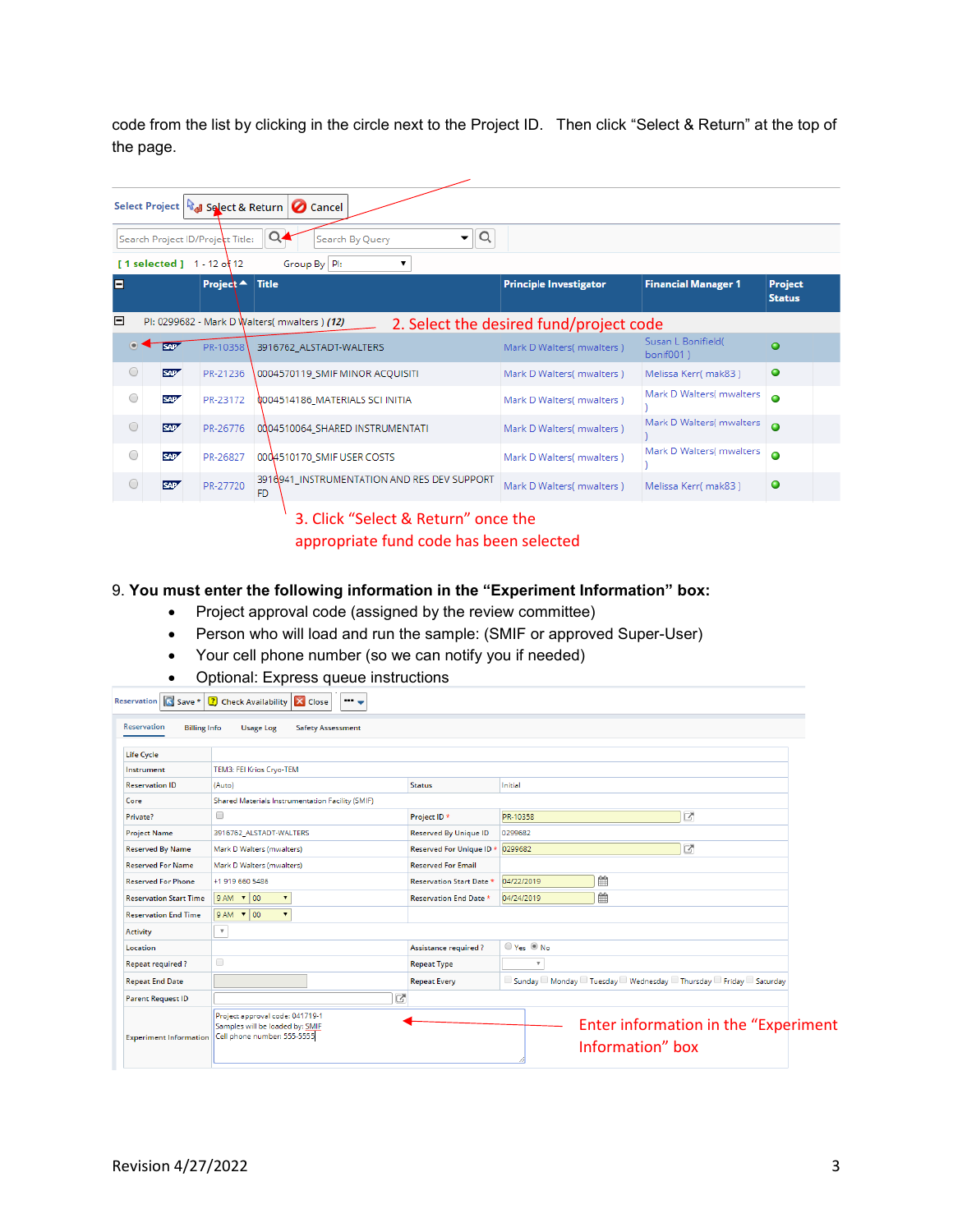10. After all necessary fields have been completed, click "Save". The system will check to make sure the reservation is allowed. The Resource Reservation Event window will re-appear with an assigned Reservation ID number, and an option to Modify reservation. Click the "Submit for Approval" button at the top of the screen to finish making the reservation. *If you don't click "Submit for Approval" the reservation will not be made.* . 1. Click Save.

| Reservation<br><b>Billing Info</b>      | <b>Safety Assessment</b><br><b>Usage Log</b>                                                      |   |                                                     |                                                           |                                    |                  | 2. You must click "Submit for |  |               | Approval" to make your reservation               |
|-----------------------------------------|---------------------------------------------------------------------------------------------------|---|-----------------------------------------------------|-----------------------------------------------------------|------------------------------------|------------------|-------------------------------|--|---------------|--------------------------------------------------|
| <b>Life Cycle</b>                       | 1. Initial/Cancelled/Rejected                                                                     |   | 2. Pending Approval                                 | 3. Approved                                               |                                    |                  | 4. Completed                  |  |               |                                                  |
|                                         | Next, Submit for Approval                                                                         |   |                                                     |                                                           |                                    |                  |                               |  |               |                                                  |
| Instrument                              | TEM3: FEI Krios Cryo-TEM                                                                          |   |                                                     |                                                           |                                    |                  |                               |  |               |                                                  |
| <b>Reservation ID</b>                   | RES-0000259754                                                                                    |   | <b>Status</b>                                       | Initial                                                   |                                    |                  |                               |  |               |                                                  |
| Core                                    | Shared Materials Instrumentation Facility (SMIF)                                                  |   |                                                     |                                                           |                                    |                  |                               |  |               |                                                  |
| Private?                                | $\Box$                                                                                            |   | Project ID *                                        | PR-10358                                                  |                                    |                  | 区                             |  |               |                                                  |
| <b>Project Name</b>                     | 3916762 ALSTADT-WALTERS                                                                           |   | <b>Reserved By Unique ID</b>                        | 0299682                                                   |                                    |                  |                               |  |               |                                                  |
| <b>Reserved By Name</b>                 | Mark D Walters (mwalters)                                                                         |   | Reserved For Unique ID                              | 0299682                                                   | ø                                  |                  |                               |  |               |                                                  |
| <b>Reserved For Name</b>                | Mark D Walters (mwalters)                                                                         |   | <b>Reserved For Email</b>                           | mark.walters@duke.edu                                     |                                    |                  |                               |  |               |                                                  |
| <b>Reserved For Phone</b>               | +1 919 660 5486                                                                                   |   | <b>Reservation Start Date *</b>                     | 04/22/2019                                                |                                    |                  |                               |  |               |                                                  |
| <b>Reservation Start Time</b>           | 09:00 AM                                                                                          |   | <b>Reservation End Date *</b>                       | 04/24/2019                                                |                                    |                  |                               |  |               |                                                  |
| <b>Reservation End Time</b>             | 09:00 AM                                                                                          |   |                                                     |                                                           |                                    |                  |                               |  |               |                                                  |
| <b>Activity</b>                         | $\pmb{\mathrm{v}}$                                                                                |   |                                                     |                                                           |                                    |                  |                               |  |               |                                                  |
| Location                                |                                                                                                   |   | <b>Assistance required?</b>                         | ■ Yes ● No                                                |                                    |                  |                               |  |               |                                                  |
| <b>Repeat required?</b>                 | $\qquad \qquad \Box$                                                                              |   | <b>Repeat Type</b>                                  | $\boldsymbol{\mathrm{v}}$                                 |                                    |                  |                               |  |               |                                                  |
| <b>Repeat End Date</b>                  |                                                                                                   |   | <b>Repeat Every</b>                                 | Sunday Monday Tuesday Wednesday Thursday Friday Saturday  |                                    |                  |                               |  |               |                                                  |
| <b>Parent Request ID</b>                |                                                                                                   | 区 |                                                     |                                                           |                                    |                  |                               |  |               |                                                  |
| <b>Experiment Information</b>           | Project approval code: 041719-1<br>Samples will be loaded by: SMIF<br>Cell phone number: 555-5555 |   |                                                     |                                                           |                                    |                  |                               |  |               |                                                  |
| <b>Services Performed</b>               | <b>Attachments</b>                                                                                |   |                                                     |                                                           |                                    |                  |                               |  |               |                                                  |
| <b>Service</b><br><b>IU TR PT</b><br>ın | <b>Fulfillment</b><br><b>Service</b><br># Status Assigned To<br><b>Name</b><br>Date               |   | Rate<br><b>Fulfilled By Billable</b><br>Unit<br>(S) | Actual<br>Actual<br>Quantity Cost (\$) Quantity Cost (\$) | <b>Billable</b><br><b>Billable</b> | Project<br>Title | <b>Membership</b> Affiliation |  | Invoice<br>ID | <b>Invoice</b><br><b>Creation</b><br><b>Date</b> |

11. After clicking "Submit for Approval", the calendar view will reappear with your block of time shown in yellow as Pending Approval.

| CoreResearch@Duke Cores v Account Management v                      |                      |          |                    |                   |                                             |                                                                                                                    |                                               |                            |                      |                |                             |                               |             |                |                                             |       |                                    |                            |                |                              |                 | Estimate Management $\overline{\phantom{a}}$ Projects $\overline{\phantom{a}}$ More $\overline{\phantom{a}}$ |                                    | 三四大 |  | $\bullet$                                                                                                                                             | <b>MW</b> |
|---------------------------------------------------------------------|----------------------|----------|--------------------|-------------------|---------------------------------------------|--------------------------------------------------------------------------------------------------------------------|-----------------------------------------------|----------------------------|----------------------|----------------|-----------------------------|-------------------------------|-------------|----------------|---------------------------------------------|-------|------------------------------------|----------------------------|----------------|------------------------------|-----------------|--------------------------------------------------------------------------------------------------------------|------------------------------------|-----|--|-------------------------------------------------------------------------------------------------------------------------------------------------------|-----------|
| SRLandingPage / Resource Calendar                                   |                      |          |                    |                   |                                             |                                                                                                                    |                                               |                            |                      |                |                             |                               |             |                |                                             |       |                                    |                            |                |                              |                 |                                                                                                              |                                    |     |  |                                                                                                                                                       |           |
|                                                                     |                      |          |                    |                   |                                             | Show/Hide: 8 Select Core: Shared Materials Instrumentation Facility (SMIF)<br><b>V</b> Group: Electron Microscopes |                                               |                            |                      |                |                             |                               |             |                |                                             |       |                                    |                            |                | ▼ Calendar View: Today + 5 ▼ |                 |                                                                                                              |                                    |     |  |                                                                                                                                                       |           |
|                                                                     | $\bullet$            |          |                    | <b>April 2019</b> |                                             | <b>May 2019</b>                                                                                                    |                                               |                            |                      |                |                             | $\bullet$<br><b>June 2019</b> |             |                |                                             |       |                                    |                            |                | $\sqsubset$ Legends          |                 |                                                                                                              |                                    |     |  |                                                                                                                                                       |           |
|                                                                     |                      |          |                    |                   | Su Mo Tu We Th Fr Sa                        |                                                                                                                    |                                               |                            | Su Mo Tu We Th Fr Sa |                |                             |                               |             |                |                                             |       |                                    | Su Mo Tu We Th Fr Sa       |                |                              |                 |                                                                                                              | Initial                            |     |  |                                                                                                                                                       |           |
|                                                                     |                      |          |                    |                   | $1 \quad 2 \quad 3 \quad 4 \quad 5 \quad 6$ |                                                                                                                    |                                               |                            |                      |                | $1 \quad 2 \quad 3 \quad 4$ |                               |             |                |                                             |       |                                    |                            |                | $\overline{1}$               |                 |                                                                                                              | Pending Approval                   |     |  |                                                                                                                                                       |           |
|                                                                     | $\overline{7}$<br>14 | 15       | $\mathbf{Q}$<br>16 |                   | 10 11 12 13<br>17 18 19 20                  |                                                                                                                    | 5 <sup>1</sup>                                | 6 <sup>1</sup><br>12 13 14 | $\overline{7}$       | 8 <sup>1</sup> | 9 10 11<br>15 16 17 18      |                               |             | 2 <sup>1</sup> | $\overline{\phantom{a}}$<br>10 <sup>1</sup> | 11    | $\vert$ <sub>5</sub> $\vert$<br>12 | 6 <sup>1</sup><br>13 14 15 | $\overline{7}$ |                              |                 |                                                                                                              | Approved<br>Completed              |     |  |                                                                                                                                                       |           |
|                                                                     | 21                   |          |                    |                   | 22 23 24 25 26 27                           |                                                                                                                    |                                               |                            | 19 20 21 22 23 24 25 |                |                             |                               |             | 16             |                                             | 17 18 |                                    | 19 20 21 22                |                |                              |                 |                                                                                                              | <b>Reservation Repeats</b>         |     |  |                                                                                                                                                       |           |
|                                                                     |                      | 28 29 30 |                    |                   |                                             |                                                                                                                    |                                               |                            | 26 27 28 29 30 31    |                |                             |                               |             | 23             |                                             |       |                                    | 24 25 26 27 28 29          |                |                              |                 |                                                                                                              | <b>Blackout Period</b>             |     |  |                                                                                                                                                       |           |
|                                                                     |                      |          |                    |                   |                                             |                                                                                                                    |                                               |                            |                      |                |                             |                               |             | 30             |                                             |       |                                    |                            |                |                              | AM<br><b>PM</b> |                                                                                                              | <b>AM Hours</b><br><b>PM Hours</b> |     |  |                                                                                                                                                       |           |
|                                                                     |                      | Today    |                    |                   |                                             |                                                                                                                    |                                               |                            |                      |                |                             |                               |             |                |                                             |       |                                    |                            |                |                              |                 |                                                                                                              |                                    |     |  |                                                                                                                                                       |           |
|                                                                     |                      |          |                    |                   |                                             |                                                                                                                    |                                               |                            |                      |                |                             |                               |             |                |                                             |       |                                    |                            |                |                              |                 |                                                                                                              |                                    |     |  |                                                                                                                                                       |           |
|                                                                     | <b>Reservations</b>  |          |                    |                   |                                             |                                                                                                                    |                                               |                            |                      |                |                             |                               | 22 Apr 2019 |                |                                             |       |                                    |                            |                |                              |                 |                                                                                                              |                                    |     |  |                                                                                                                                                       |           |
| <u>i si ist i ranomoonen saaaaren i mereevezet verve</u>            |                      |          |                    |                   |                                             |                                                                                                                    |                                               |                            |                      |                |                             |                               |             |                |                                             |       |                                    |                            |                |                              |                 |                                                                                                              |                                    |     |  | 12:00 01:00 02:00 03:00 04:00 05:00 06:00 07:00 08:00 09:00 10:00 10:00 11:00 12:00 01:00 02:00 03:00 04:00 05:00 06:00 07:00 08:00 09:00 11:00 11:00 |           |
|                                                                     |                      |          |                    |                   |                                             |                                                                                                                    |                                               |                            |                      |                |                             |                               |             |                |                                             |       |                                    |                            |                |                              |                 | Mark D Walters(0299682), Project approval cod                                                                |                                    |     |  |                                                                                                                                                       |           |
| <b>TEM3: FEI Krios Cryo-TEM</b>                                     |                      |          |                    |                   |                                             |                                                                                                                    |                                               |                            |                      |                |                             |                               |             |                |                                             |       |                                    |                            |                |                              |                 |                                                                                                              |                                    |     |  |                                                                                                                                                       |           |
| Tuesday, 04/23/2019                                                 |                      |          |                    |                   |                                             |                                                                                                                    |                                               |                            |                      |                |                             |                               |             |                |                                             |       |                                    |                            |                |                              |                 |                                                                                                              |                                    |     |  |                                                                                                                                                       |           |
| <b>SEM1: Scanning Electron Microscope</b>                           |                      |          |                    |                   |                                             |                                                                                                                    |                                               |                            |                      |                |                             |                               |             |                |                                             |       |                                    |                            |                |                              |                 |                                                                                                              |                                    |     |  |                                                                                                                                                       |           |
| SEM2: Environmental Scanning Electron Microscope with<br><b>FDS</b> |                      |          |                    |                   |                                             |                                                                                                                    |                                               |                            |                      |                |                             |                               |             |                |                                             |       |                                    |                            |                |                              |                 |                                                                                                              |                                    |     |  |                                                                                                                                                       |           |
| SEM3: FEI Apreo Scanning Electron Microscope                        |                      |          |                    |                   |                                             |                                                                                                                    |                                               |                            |                      |                |                             |                               |             |                |                                             |       |                                    |                            |                |                              |                 |                                                                                                              |                                    |     |  |                                                                                                                                                       |           |
| SEM4: Hitachi TM3030Plus Tabletop SEM                               |                      |          |                    |                   |                                             |                                                                                                                    |                                               |                            |                      |                |                             |                               |             |                |                                             |       |                                    |                            |                |                              |                 |                                                                                                              |                                    |     |  |                                                                                                                                                       |           |
| <b>TEM2: Transmission Electron Microscope (Cryo)</b>                |                      |          |                    |                   |                                             |                                                                                                                    |                                               |                            |                      |                |                             |                               |             |                |                                             |       |                                    |                            |                |                              |                 |                                                                                                              |                                    |     |  |                                                                                                                                                       |           |
| <b>TEM3: FEI Krios Cryo-TEM</b>                                     |                      |          |                    |                   |                                             |                                                                                                                    | Mark D Walters(0299682), Project approval cod |                            |                      |                |                             |                               |             |                |                                             |       |                                    |                            |                |                              |                 |                                                                                                              |                                    |     |  |                                                                                                                                                       |           |
| <b>Wednesday, 04/24/2019</b>                                        |                      |          |                    |                   |                                             |                                                                                                                    |                                               |                            |                      |                |                             |                               |             |                |                                             |       |                                    |                            |                |                              |                 |                                                                                                              |                                    |     |  |                                                                                                                                                       |           |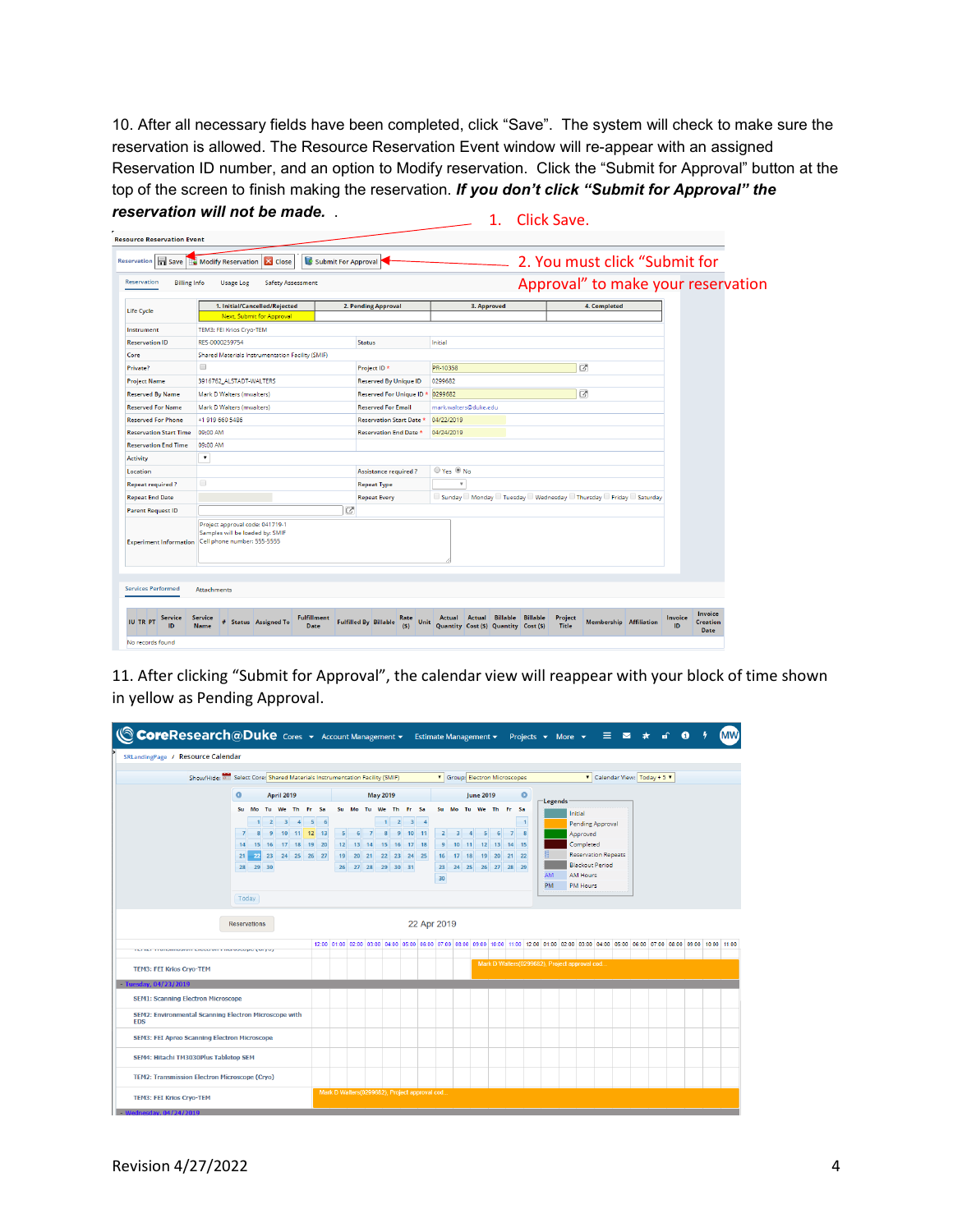12. SMIF will review the reservation request. If the information in the reservation request satisfies the Krios reservation policies, the reservation will be approved. If the reservation request is not approved, the requestor will be contacted and SMIF will discuss how the reservation can be modified to meet the reservation policies.

When the reservation is approved, SMIF will send e-mail to the requester to verify approval and provide any additional instructions. The reservation in the calendar view will now be shown in green as Approved.

*Note: You can have the CoreResearch system automatically send you email notification when a reservation request is approved by changing your personal notification preferences. A guide on "How to Manage Email Notifications" can be found at* [https://medschool.duke.edu/node/100236.](https://medschool.duke.edu/node/100236) *(Scroll down to the System Functionality Section of this web page).*



Holding the cursor over the reservation will create a pop-up window that provides additional information about the reservation.

Double-clicking on the reservation will re-open the Resource Reservation Event window for additional details and for modifying or cancelling the reservation (see next page).